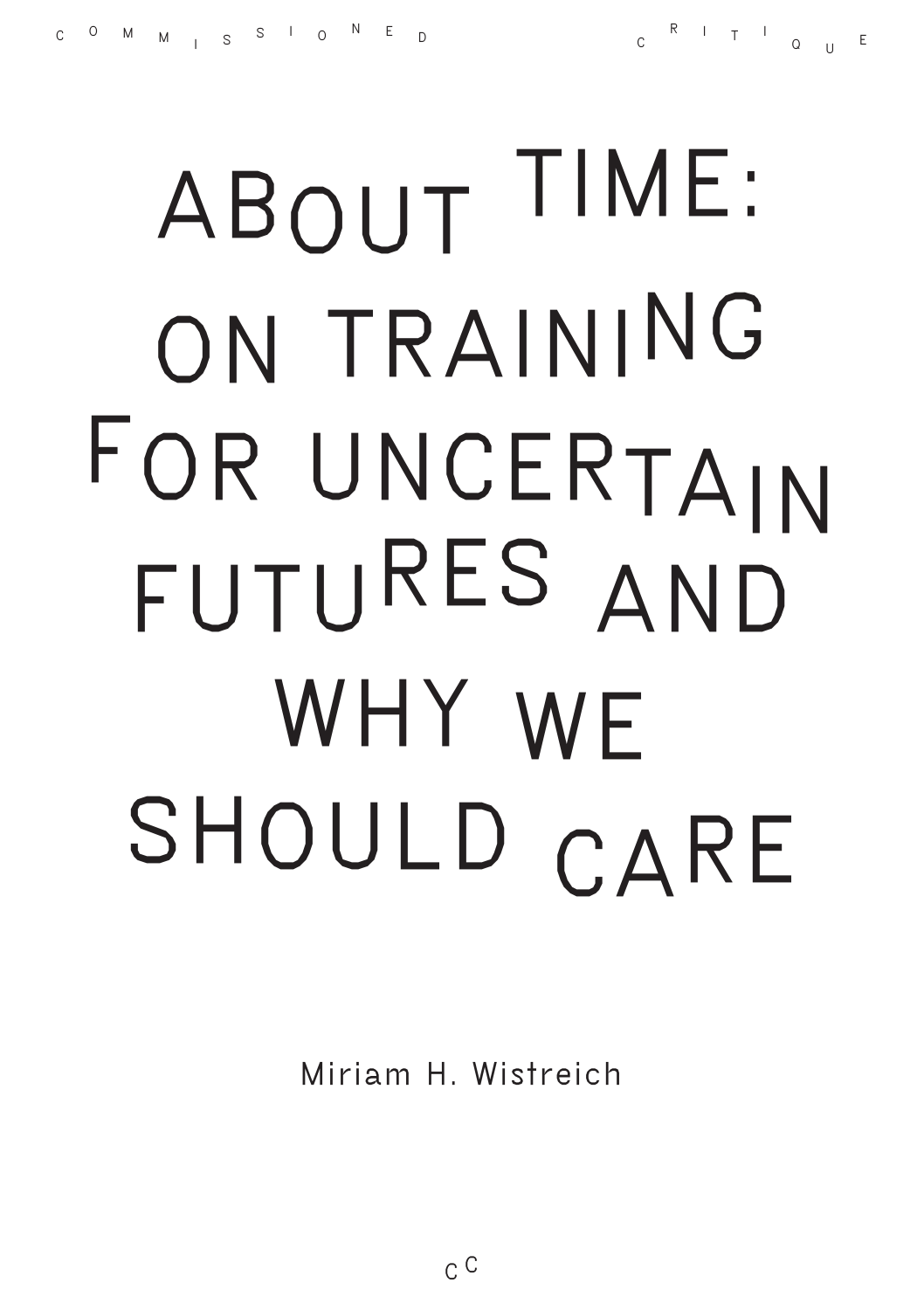**Time is not something you receive, nor something that you are given, but a resource that can and should be managed, something that you produce by setting priorities. In that sense, indeed, there is no time and we have no time. And the same probably holds true for places and things.***<sup>1</sup>*

This essay has taken its time. It is a reflection that has grown out of *This is Not a Love Song*, a one day tribunal held at the Sandberg Instituut in the fall of 2018 dedi-

*1* **Maarten Simons & Jan Masschelein: 'School - A Matter of Form' in: Pascal Gielen & Paul De Bruyne (eds):**  *Teaching Art in the Neoliberal Realm - Realism versus Cynicism***, Amsterdam: Valiz, 2012, p. 71.**

*2 This is Not a Love Song* **was a one day tribunal held at the Sandberg Instituut on 11th October 2018. For more information see www.notalovesong.org.**

**is a practice developed by the Women's Liberation Movements across Europe and The USA in the 1960's and 1970's. For more information on the Danish Redstocking's Movement see: Lynn Walter, 'The embodiment of ugliness and the logic of love: The Danish Redstocking Movement', in:** *Feminist Review* **36, 1990; Grundhæfte No 4: 'Håndbog i rødstrømpebevægelsen – "Jordemorpjecen", Copenhagen: Kvindebevægelsen, 1981, p. 9.**

cated to "precarious work and life conditions within the arts and beyond".*<sup>2</sup>* Following the tribunal, in the winter of 2019, I met with a group of students at the Sandberg Instituut to discuss "the general precarious situation of being a student in

Amsterdam".*3* Five students participated in the workshop, which took the format 4 Feminist consciousness raising  $\delta$  **d**  $\delta$  **feminist consciousness** Bergmark. raising group meeting.*<sup>4</sup>* As

*3* **The students had replied to an invitation to join a workshop on precarity hosted by myself and artist Emilia** 

someone who has, like many of us, been trained into an exhausted and exhausting art world, it was easy to recognise in these students the longing for community and solidarity that coexists with the enormous pressure of trying to go into adulthood while manoeuvring the uncertainty of the future. We are all trained to become entrepreneurs of the self. Productive selves, innovative

selves, flexible, agile. "One of the most valuable product forces of the entrepreneurial self is its learning ability; a force that produces new competencies, adds value to the self and fuels the accumulation of

one's human capital."*<sup>5</sup>* It takes time and effort for us all to accumulate our human capital. And time, for *5* **Simon & Masschelein (note 1), p. 70.**

the entrepreneurial self, is time of investment, even when that time is spent on reproduction. The following is a musing on exactly this, how we are both in time and out of time, how we train for it and how school, supposedly a time and place of freedom, is perhaps one of the most formative spaces in which we are temporally trained to inhabit future marketplaces. We sleep, eat, take time off to maximise our potential. Even at home, we are on the market. My suspicion is that this training is a cocktail brewed for us with equal parts neoliberal subjectivation, pressure of production and lack of material resources for the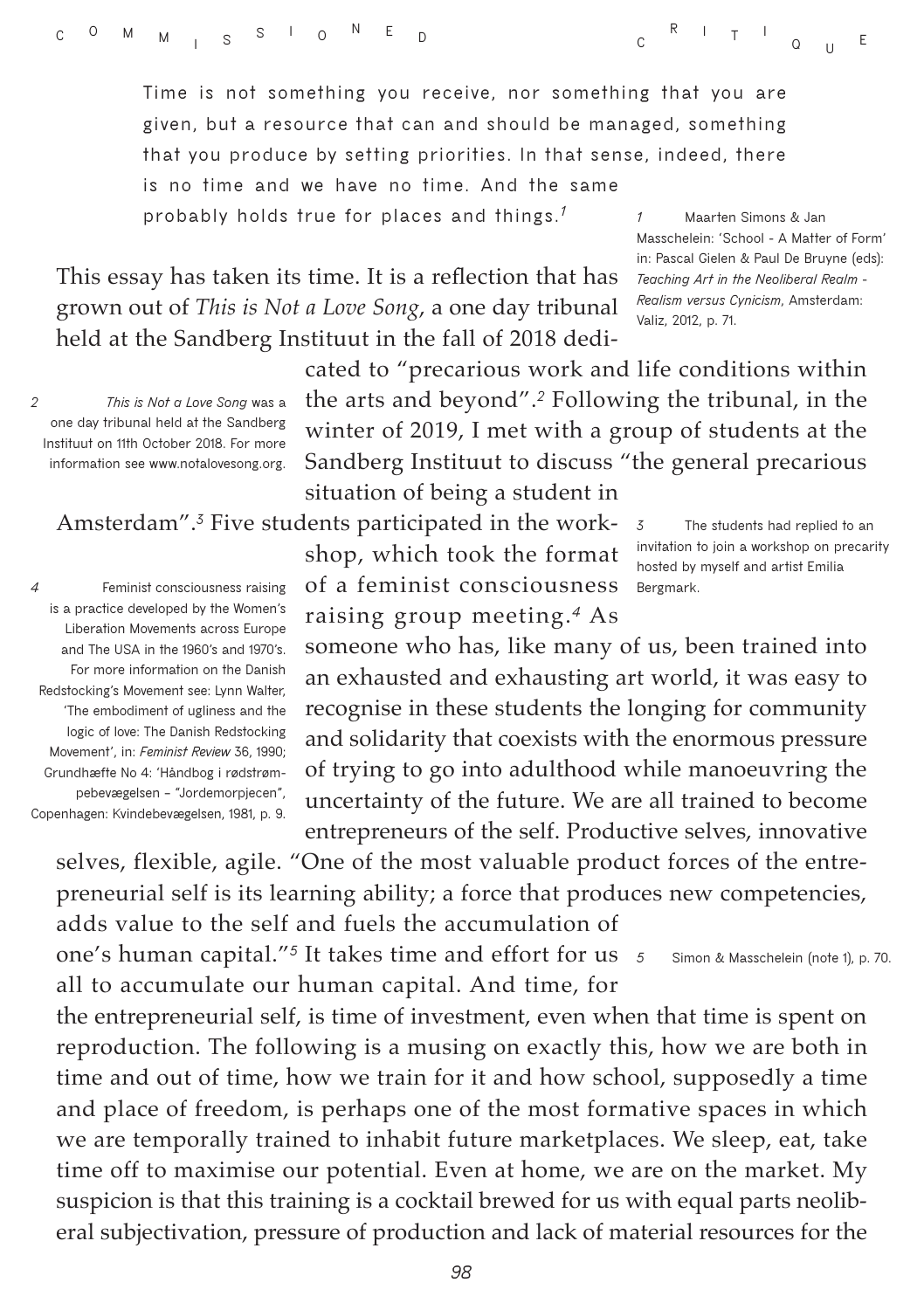maintenance of life, materialising in time or the lack thereof. How did all of our time disappear?

## **THE CRISIS OF TIME**

Movement – the progression of time towards betterment, the distancing of the present from the past and a certain orientation towards the future – is central to time as it is understood within European

modernity.<sup>6</sup> Specifically, in western society, the rise of  $\epsilon$ Merchant Capitalism in the seventeenth century was *6* **Lisa Baraitser,** *Enduring Time***. London: Bloomsbury Academic, 2017, p. 6.**

instrumental in thinking about the future because it hinged its ideas of futurity on the creation of profits. The future of commodities (if they are saved or sold) and advancements in calculation capacities particularly within the new insurance industry which was forming at the time, shaped ideas of the future. Instead of being an unavoidable endpoint the future became a space of profit. This new orientation towards the future brought with it a novel, positive orientation towards risk. The future, like the land and the oceans, became a territory

*7* **Lauren Rickards et al, 'Opening and closing the future: climate change, adaptation, and scenario planning' in:**  *Environment and Planning C: Government and Policy* **32 (2014), pp. 587-602.**

to be conquered or colonised. The future became a space of competition – a process that continues today.*<sup>7</sup>* Along with this new calculative, risk-oriented view of the future came a worldview that celebrated limitless human potential and the controllability of nature. This

ideology persisted for centuries and the perception of risk-taking as a heroic quality remains at the core of entrepreneurship. The future, for the entrepreneur, remains a promised land.

*8* **Baraitser, (note 6), p. 7.**  However, we find ourselves today at a temporal impasse. Neoliberalism, data-driven capitalism, seems to be speeding up time. The Climate Crisis, with its foreclosure of a deep planetary future at the will of humans, contradicts this very acceleration. According to British psychologist and cultural theorist Lisa Baraitser, in the current moment "we are learning painfully to attune ourselves to the contradictions of both experiences of immediacy and the rapid acceleration in social life, on the one hand, and the simultaneous slow violences of contemporary capitalism on the other."*<sup>8</sup>*

Baraitser's idea of slow violences points to the wounds

inflicted on inhabitants of this planet over the course of centuries of capitalist extortion. It manifests in the present as the irreversible loss of biodiversity, the effects of nuclear catastrophes, the ongoing injustices of debt and wage slavery and the continuous privileging of certain bodies at the expense of others. These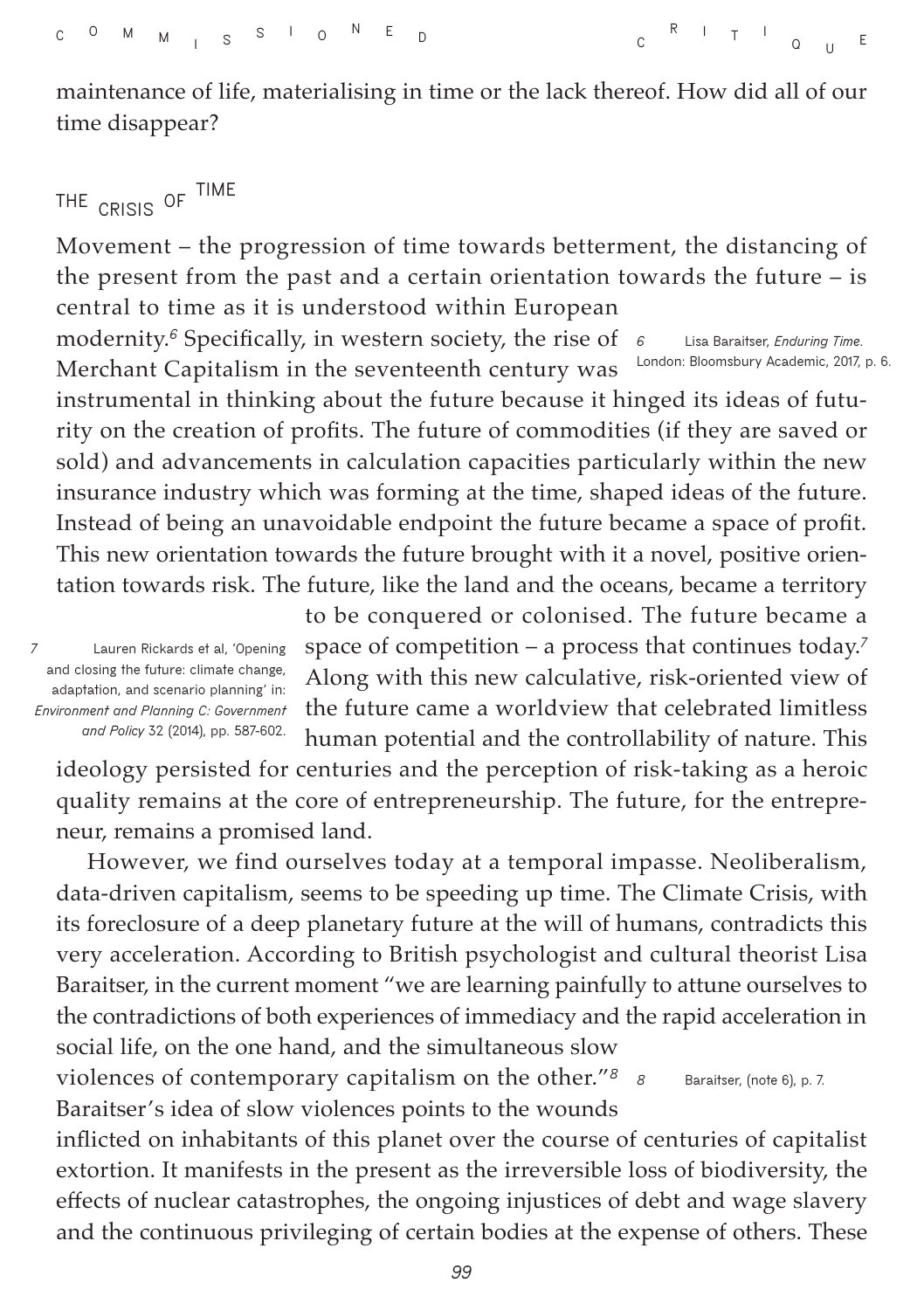violences, some immediately felt, others prolonged into the 'deep future' work in and between us to create not a bombastic event to end it all, but "a diffuse catastrophe that has already happened to unpredictably play itself out."<sup>9</sup> The future, we seem to agree, is  $\theta$ cancelled. Not concretely, of course, we will still have to *9* **Ibid.**

get up Monday mornings and pay our bills, but the modernist idea of the future as development. The future

> **has become emptied of its affective qualities such as hope, anticipation, longing, or the promise of satisfaction or betterment. The future will come, for sure, but it will bring no fulfilment of the promises of the now.***<sup>10</sup> 10* **Ibid., p. 8.**

In this rather disturbing sense we are all out of time, stuck in a present with no future. But the ways in which we are out of time play out differently across lines of privilege. M., a student at the Sandberg, muses on her future in globally warmed Europe:

> *I won't have a pension because I've always been a freelancer. But I know I'll inherit a plot of land so I'm playing with this idea: I'll have no money but then I can build a community in my home country, which will have grown warm because of climate change and we'll all grow our own food.*

For some, there is recourse; to parental aid, to plots of land. But how does the question of time play into this the formation of artistic-entrepreneurial subjectivity in art education? And how does it become visible with students at the Sandberg Instituut? How do we train *in* and *for* time?

**PROJECT TIME**

Time is a strange thing in school, one seems to have both lots of it and never enough. Education is supposed to be a temporal free space in which, unlike after graduation, one can spend every waking, and for that matter sleeping moment

on the subject of one's 'passion'. School gives us time to be absorbed by ideas or by our métier, be it video art making, industrial design, medicine, teaching or auto mechanics.*<sup>11</sup>* At least that is how it should be. As F. notes:

*11* **Passion is itself a highly problematic concept that is sold to us as the driver of production, the fuel that allows us to relish our time in school and on the labour market.**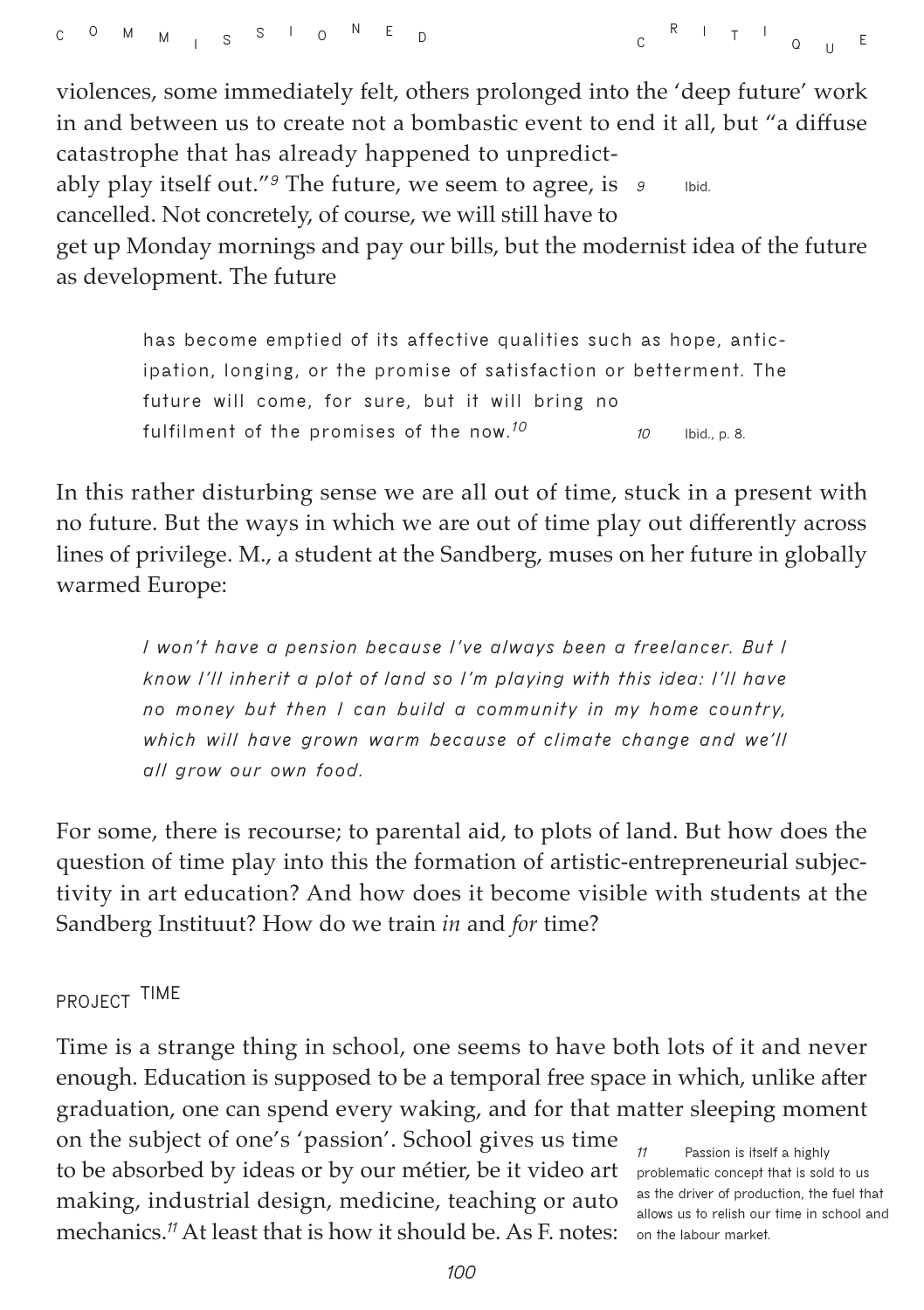*Art school is a place of paradox. There's a pretence of freedom and the idea that all creation is worthy, but the outside world doesn't correspond with this model at all. There's no such thing as a free art practice. As artists you have to be entrepreneurs, have a network and connections. I understand that you don't want to be a school who teaches students to be business people, but ignoring what it means to survive as an artist nowadays seems even stranger to me.*

Today, universities must cater to the masses and to the market. An ever-increasing flow of new specialised programmes in creative education is offered to paying students and institutions face new levels of managerial demands and the burden of continuously rotating staff on zero-hour contracts. In this state of heightened production, school has ceased to be a utopian space of fantasy and freedom of deep engagement and the suspension of productive time.

Art and design education, perhaps to a higher degree than other fields of study, is governed by a wide range of highly dubious myths of passion, talent and genius. All of these come together in creative education to train students for a neoliberal labour market. In school, you learn to be dedicated, to always be in your studio preparing for your next crit, your final presentation, always working on a project. You train to never really be 'off'. You are, after all, a true artist. At the Sandberg Instituut this training to become an artist or designer, that is to become someone who physically and mentally inhabits their profession, can be traced back to the avant-garde ideal of uniting art and life, or life and work. The avant-gardes were revolutionary utopians who believed in an 'outside' to capitalism, a better future, the power of aesthetics to transform lives and worlds. Instead of a new world of creative freedom and exploration, what the avant-garde ideals have led to is the dissolution of the boundaries between life and work that has become the norm for highly skilled workers. This folding of passionate life into work has produced a figure that embodies work fully,

*12* **Maurizio Lazzarato, 'Neoliberalism in Action: Inequality, Insecurity and the Reconstitution of the Social', in:** *Theory, Culture & Society* **26:6** 

what Italian sociologist and philosopher Maurizzio Lazzarato has called 'the entrepreneur of the self'.*<sup>12</sup>* In a neoliberal economy, studying is an investment in human capital, in the self.*<sup>13</sup>* It

may seem ruthless to regard **(2009) p. 110.** *13* **Wendy Brown quoted in: Cecilie** 

the art student as a figure collecting human capital as an investment for future profit, but our art schools, their staff and students embody this paradigm, just as

**Ullerup Schmidt, 'At tælle nattens timer: Studerende fører regnskab for affektivt og reproduktivt arbejde i senkapitalismen', in:** *Kulturo. Tidsskrift for moderne kultur* **47 (2019), p. 5.**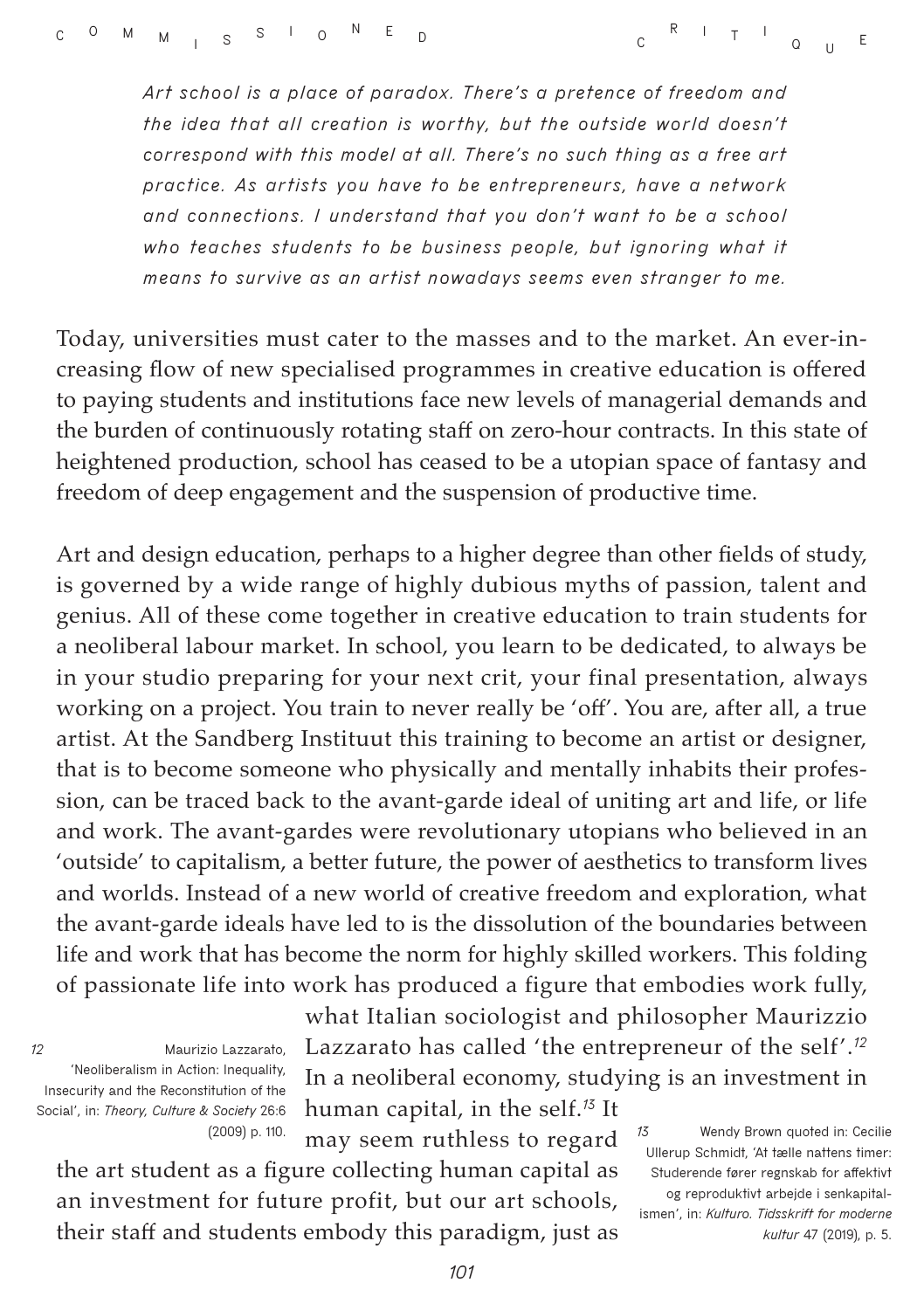we ourselves are amalgamations of an abstract capital that we fail to grasp (and which certainly fails to turn up on our bank accounts). As performance theorist Cecilie Ullerup Schmidt has pointed to, the individualised portfolio, so personal and unique, is how we assess our student's progress,

the sum total of each project and each human subject.*<sup>14</sup> 14* **Ibid., p. 6.**

Slovenian performance artist and theorist Bojana Kunst has argued that the

*15* **Bojana Kunst, 'The Project Horizon: On the Temporality of Making', in:** *Le Journal des Laboratoires***, Sept-Dec, 2011. Accessed through: [http://www.leslaboratoires.org/en/](http://www.leslaboratoires.org/en/article/project-horizon/suivre-capturer-le-temps-dans-la-performan) [article/project-horizon/suivre-captur](http://www.leslaboratoires.org/en/article/project-horizon/suivre-capturer-le-temps-dans-la-performan)[er-le-temps-dans-la-performance-con](http://www.leslaboratoires.org/en/article/project-horizon/suivre-capturer-le-temps-dans-la-performan)[temporaine.](http://www.leslaboratoires.org/en/article/project-horizon/suivre-capturer-le-temps-dans-la-performan)**

time of the cultural worker is 'project time'. We're all involved with projects, interesting ones and lots of them.*<sup>15</sup>* The project, Kunst says, becomes the horizon of our experience as we live through the projective time of proposals, deadlines, production and evaluation. Projective temporality, Kunst argues,

**is tightly intertwined with the subjective experience of time; it can be argued that contemporary subjectivities are increasingly experienced as the simultaneity of many projects, be they private, public, social, intimate ones, etc. It seems as if the temporality of the project also influences the rhythm of the transformation of subjectivity, which has to be flexible while at the same time moving towards an accomplishment, a realisation, an implementation.***<sup>16</sup> 16* **Ibid.** 

Projective temporality echoes the idea of the future as a space of investment, but on a personalised level. We do not invest in ships, but in our projects, ourselves. The problem with this projective mode, according to Kunst, is that it overwrites other formations of time and work. Durational research, challenging collaborations' open-ended inquiry becomes impossible because we are always stuck in production with no time for intimate or political relations, constantly recalibrating towards possible and always-more-than-realistic futures with dream budgets that never materialise. In this never-ending projective state "the future seems radically closed-down while offering all its numerous possibilities. Time deprivation obstructs the imagination and the creation of radical gestures, and disables any experimentation with enduring present."*<sup>17</sup>* Indeed, if we are constantly chasing deadlines, threat-  $\pi$ ened by lack of income or the visibility we need to *17* **Ibid.**

survive in a precarious economy, how can we even begin to imagine what radical creative gestures might be? If this is correct, if the constraints of project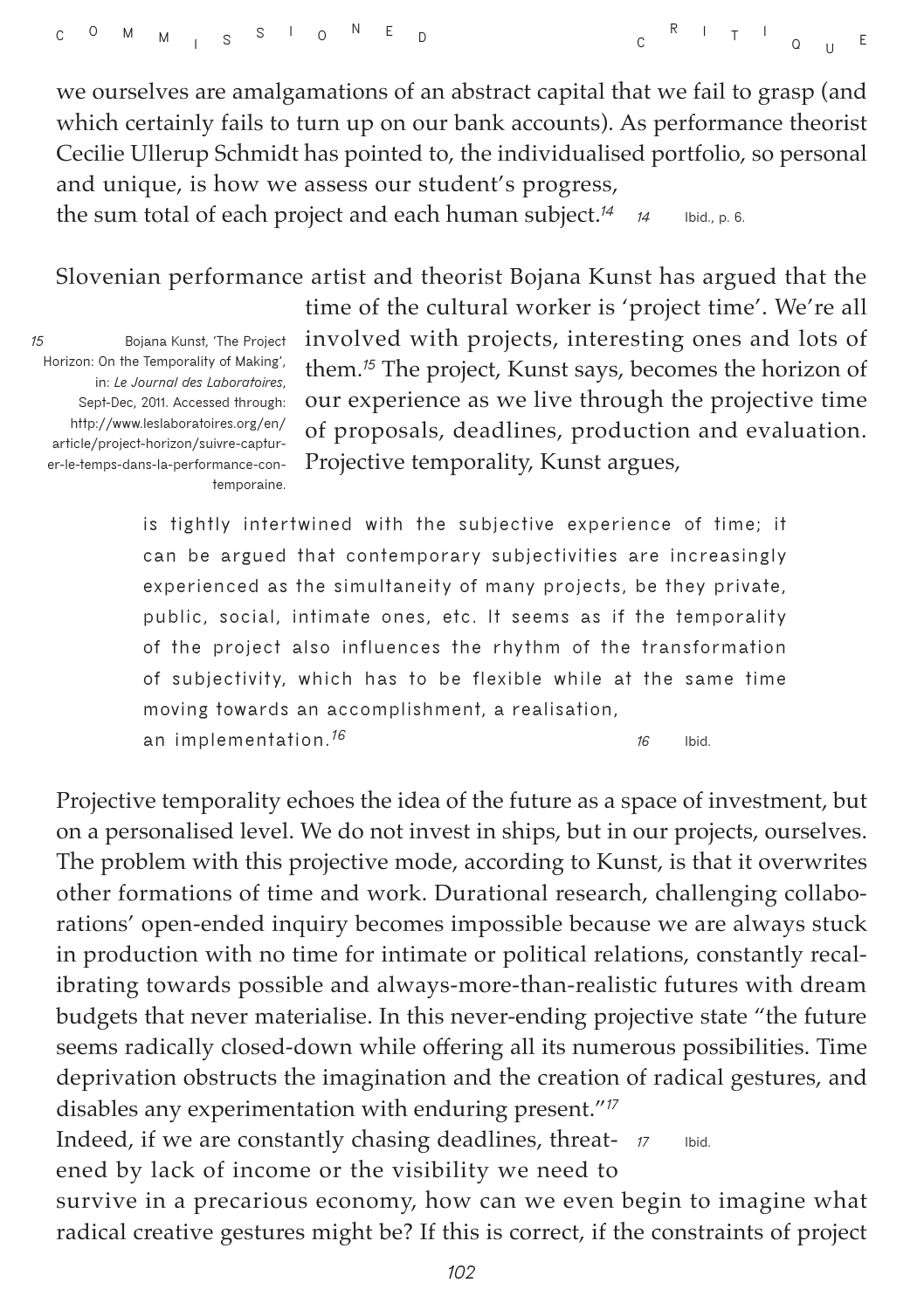time become embedded in our students in their formative years of education, then we have on our hands a very difficult situation for the production of any kind of radical creativity.

## **SCHOOL TIME**

In the article 'Giving an Account of One's Work. From Excess to ECTS in Performance Art Education' Ullerup Schmidt looks at the governing practices of students at the BA Performance, Context, Choreography at Inter-University of Dance in Berlin. The Bologna Declaration, agreed upon by 29 European countries in 1999, was itself an attempt to consolidate European markets and allow

*18* **See website of 'European Higher Education Area'. Accessed through: [http://](http://www.ehea.info/pid34248/history.html) [www.ehea.info/pid34248/history.html.](http://www.ehea.info/pid34248/history.html)** students and graduates to travel freely, like goods, across nation state lines.*<sup>18</sup>* The decision introduced a streamlined credit system, the ECTS point, to consolidate study points in educational institutions with

vastly different ways of scoring time. The ECTS point is an indicator of time spent studying and varies slightly across countries, from 25 hours in Austria to 30 hours in Romania, with the Netherlands safely in the middle at 28 hours of study – or work – per credit.*<sup>19</sup>* Ullerup Schmidt looks

at the ways in which the Bologna Process recommendations are implemented and interpreted into technologies of management and self-governance practices that form student subjectivity in complicity with neoliberal logics. The students in Ullerup Schmidt's study train their skills in accounting life as work by closely monitoring time spent on everything from documenting, having meetings, writing applications and making costumes to conversations with friends and parents, sauna practice and walking in the park

*19* **'All You Need to Know about the European Credit System ECTS All You Need to Know about the European Credit System ECTS'. Accessed through: [https://www.mastersportal.com/arti](https://www.mastersportal.com/articles/388/all-you-need-to-know-about-the-european-credit-system-ect)[cles/388/all-you-need-to-know-about](https://www.mastersportal.com/articles/388/all-you-need-to-know-about-the-european-credit-system-ect)[the-european-credit-system-ects.html](https://www.mastersportal.com/articles/388/all-you-need-to-know-about-the-european-credit-system-ect). Interestingly, ECTS points are estimates since a student might spend more or less time studying depending on prior knowledge, an acknowledgement that underlines the uneven distribution of privilege between students from different social classes.** 

*20* **Cecilie Ullerup Schmidt, 'Giving an Account of One's Work. From Excess to ECTS in Performance Art Education', in: Cecilie Ullerup Schmidt,** *Everybody Counts: The Aesthetics of Production in Higher Artistic Education and Performance Art Collectives.* **PhD thesis, University of Copenhagen, 2019, pp. 39-53 (1-2).**

if this is relevant to their course work.*<sup>20</sup>* This practice of self-accounting, of attuning to the market, is still taboo in many educational institutions that champion a (romantic) idea of passion, of the labour of love, and free artistic practice. The argument against training students in hard skills is usually that school should remain a creative and temporal free space before they

are forced into so-called real life. The paradox here is, of course, that there is no such thing as a space not colonised by capitalism. While some educational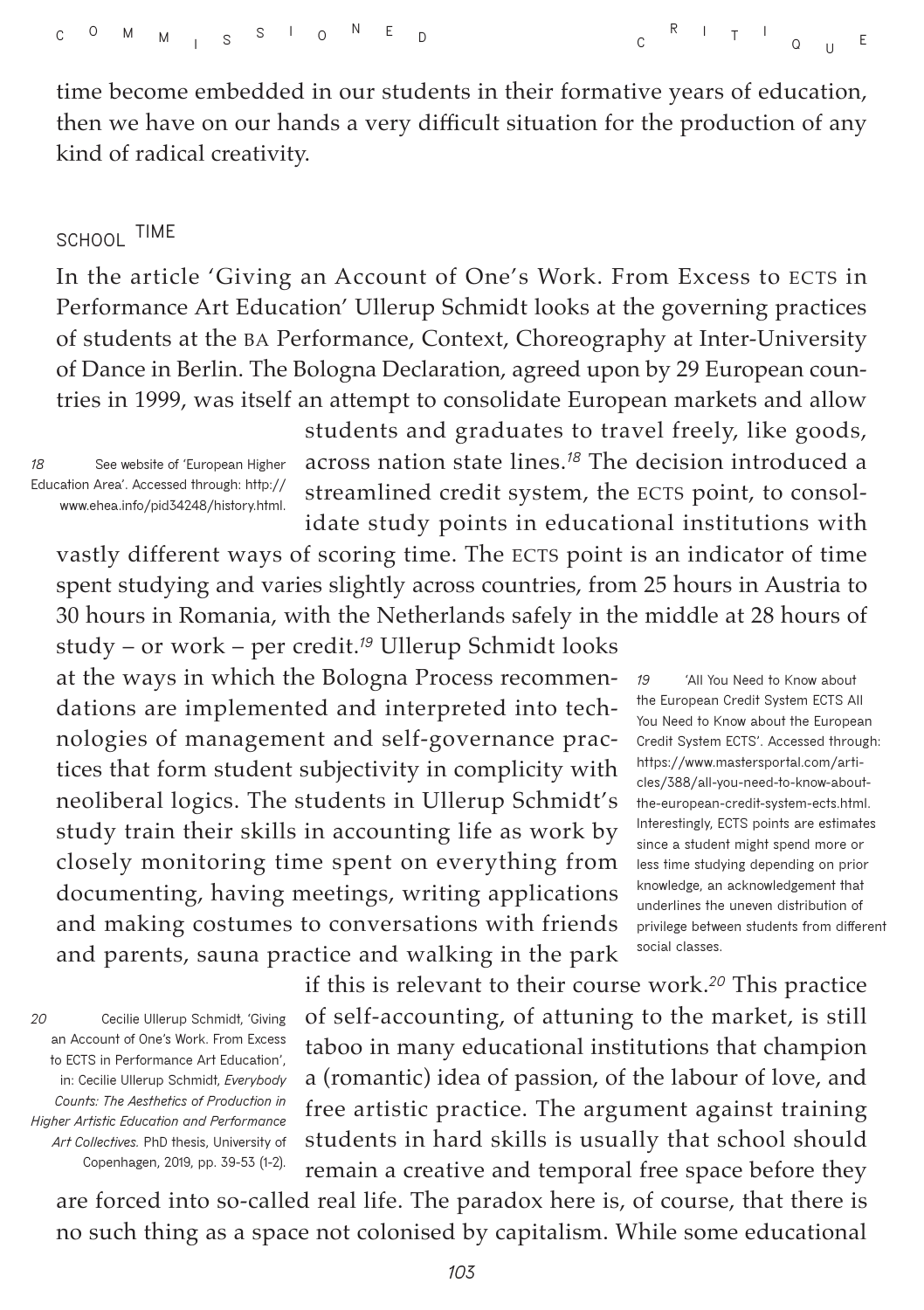institutions do teach students to "get used to take care of the ongoing capitalisation and marketisation of your life"*<sup>21</sup>* – in the case of Inter-University by keeping score *21* **Simon & Masschelein (note 1), p. 71.**

of all hours spent on project work – Ullerup Schmidt argues that the practice of accounting for time holds a double bind. It trains the neoliberal governmentality of future workers while simultaneously acting as a critique of this same regime by "over-doing the demands of meritocracy and calculation [making the students] increasingly aware of the economy of time in artistic labour."*<sup>22</sup>* Ullerup Schmidt quotes here the strategies of the 1970s' 'Wages for Housework' *22* **Ullerup Schmidt, (note 20), p. 2.**

campaign which strategically made visible the affective and reproductive labour of women in the home, historically a site of femininity and a space of female enclosure. The Women's Liberation Movement fought to free women from their

*23* **The Women's Liberation Movement was a political alignment of women emerging in the late 1960s and running into the 1980s. The (philosophical) work of the movement is often referred to as second wave feminism. While the movement was active world wide the particular pockets of the movement I refer to here are primarily from the global North, namely the USA and Denmark. Core issues in the Women's Liberation Movement in these countries were equal pay, abortion rights etc.**

domestic duties and allow them access to the labour market on equal terms with men.*<sup>23</sup>* Paradoxically, and perhaps pragmatically, for the Marxist feminists of the 1970s entering the workforce was a liberation from the kitchen; work shall set you free. In her seminal 1975 text *Wages against Housework* Sylvia Federici argues that by monetising the free labour performed by women in the home, by rendering this 'labour of love' visible, the unpaid women house workers will be able to disavow this work altogether. *<sup>24</sup>* By

analogy, in making visible the affective labour that *also* forms part of creative practice *24* **Sylvia Federici,** *Wages against Housework***, 1975.**

the students in Ullerup Schmidt's article carve out spaces to exist outside of work, in bed and at home: "to count one's nightly hours is to politicise invisible labour and that is an act of solidarity. An inventory of affective and reproductive labour can create some clarity on the moments in which we cash in on life."*<sup>25</sup>*

*25* **Ullerup Schmidt (note 13), p. 57. Author's translation.**

## **MAINTENANCE TIME**

Home is where we eat, wash and sleep. It is where we argue and foster intimacy, where we binge watch series, where we unload and reload. For many of us, home is where we spend time on socially necessary labour that is not directly geared towards the production of commodities. In other words, home is one of the key spaces of restitution, of the maintenance of life. In her 1969 *Manifesto for*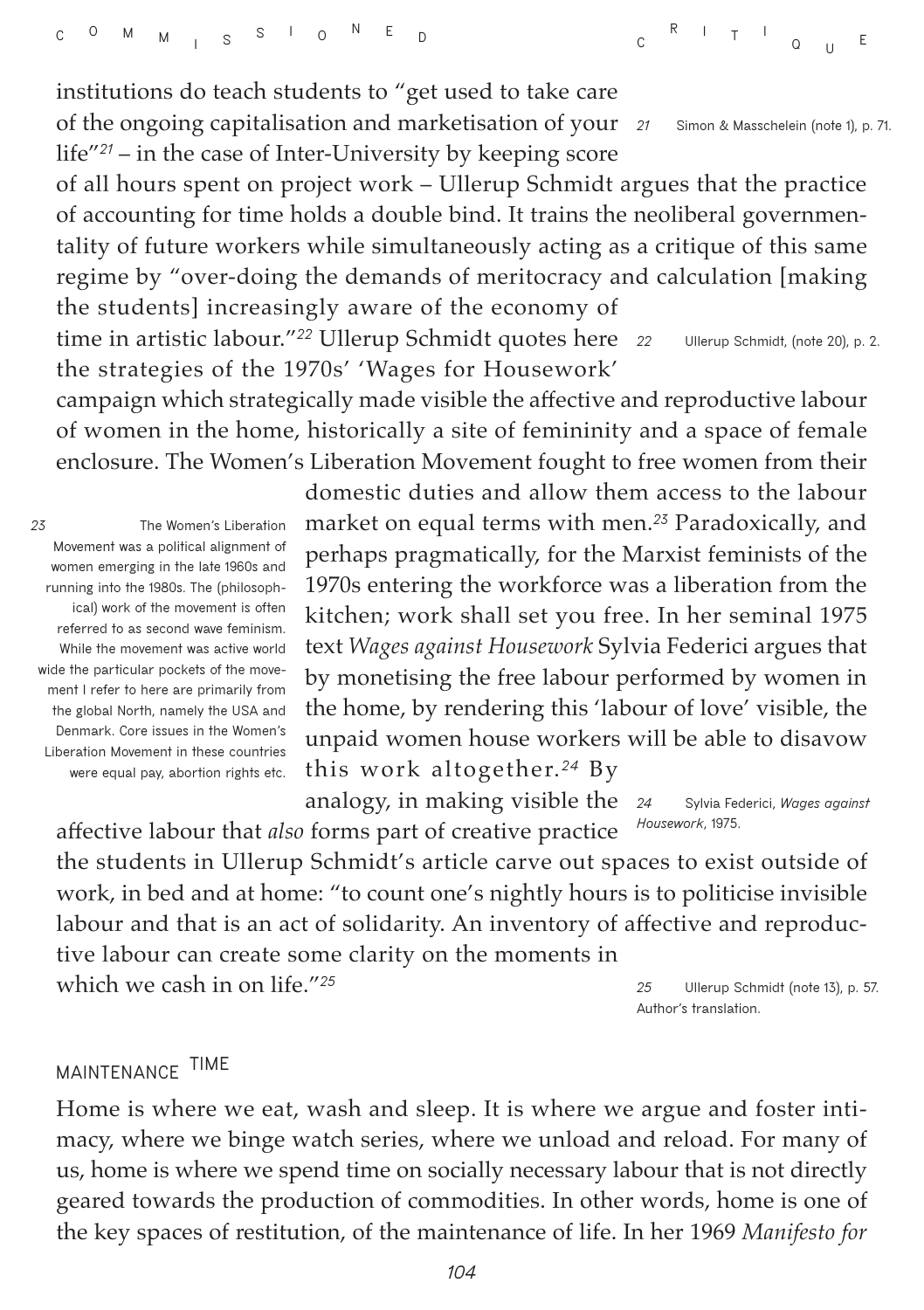*Maintenance Art*, originally proposed for an exhibition entitled *Care*, artist Mierle Laderman Ukules famously underlines and makes visible all of the work she does to maintain the lives of herself, her partner and her child. Laderman Ukules' work laid bare the hidden labour of the home in order to revalorise maintenance work and break down the separation between high art (the work of men) and home work (that of women). In the later work *Touch Sanitation* (1979-1980) Laderman Ukeles met with 8500 'san-men', workers of the New York Sanitation Department, shaking their hands and thanking each of them for "keeping New York City alive". This ongoing performance underlined the temporal aspect of maintenance and care. According to Baraitser, maintenance is all the durational practices that keep the wheels of life and society spinning and maintain connections between people, things, institutions and places, those practices that "constitute the systems of sustenance and renewal that support

'life'".*<sup>26</sup>* Maintenance is also temporal, but the time of maintenance is often slow and uneventful, a time that *26* **Baraitser (note 6), p. 49.**

can feel stuck, boring, without quality, suspended. As Laderman Ukules herself

*27* **Mierle Laderman Ukules,**  *Manifesto for Maintenance Art,* **1969.**

put it: "Maintenance is a drag; it takes all the fucking time."<sup>27</sup> As such, maintenance is the opposite of production and 'the new' and requires "an attachment to 'now-time'", the polar twin of the projected future.*<sup>28</sup>*

Maintenance time is the time of cooking and cleaning, 28 of doing laundry and groceries. It is risk free, safe and utterly unheroic. *28* **Baraitser (note 6), p. 53.** 

If we think of home as the key space of reproduction, or perhaps the key metaphor for a space to withdraw, then home becomes paramount for the maintenance of the productive self. That is, if we are lucky enough to have a home, which certainly isn't the case for many students of the Sandberg Instituut. As F. underlines after sharing the story of how the roof in her house literally fell down on her:

> *I have to be grateful to have a house, and luckily I had insurance, but the damage it cost me mentally… I wasn't sure I could finish my first year here [at the Sandberg Instituut]… it left me totally hopeless. I mean, I have a house, I can't imagine if you don't even have a place to live.*

The school's placement within the heated housing market of Amsterdam has made it difficult for students to find a place to dwell, further adding to disparity between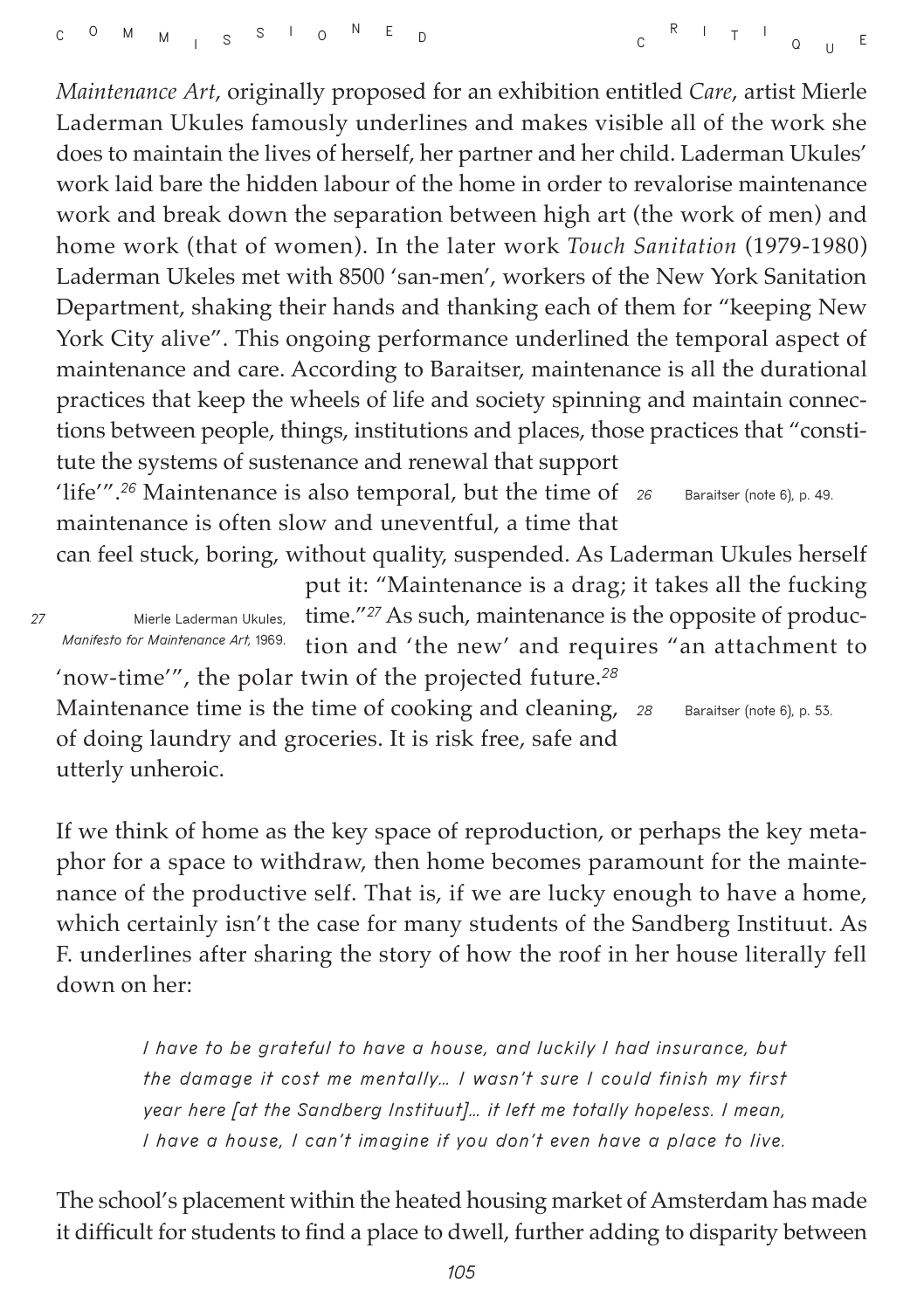the student who can rely on support and those who can't, raising the question how privileged you need to be to be able to study at the Sandberg. While, as we learn from students, there previously was a silent agreement that for students of certain departments the school could function as a home, currently they are not allowed to do so. It is a paradox: living in your studio is the ultimate merging of work and life, of productive space and the space of maintenance, you are always at school and never off, the time/space continuum of the entrepreneurial self in total fruition. There really then is no time and we have no time. And the same does hold true for places and things. There is no space or time for reproduction, because school has entrepreneured the hell out of you, and you have nowhere else to go.

There is another dimension to maintenance. We do not only maintain our bodies, buildings and relationships. We also maintain our moods, we maintain our systems and ideas. Ideas of science, of value, of education, of utopian or entrepreneurial selves. To look at education through a lens of time lays bare the ideologies and paradoxes of temporal organisation of educational time and space as well as the invisible spaces that uphold the academy – and with it the potential to change it. If there is no longer any distinction between the production of commodities and the production of ourselves, if the commodity is you, then reproductive labour risks being itself usurped by the market. This is why accounting for hours spent making creative work, rendering visible maintenance time, just as 'Wages for Housework' insisted on underlining the time and activities spent in the home, a radical act of care. Maintenance, as underlined by Baraitser, is the temporal dimension of care – for ourselves, each other and our worlds. The time of maintenance, she says, "lies therefore at the intersection between the lateral acts of stumbling blindly on, and the vertical axis of holding up, orientating us towards a future, even when that future is uncertain, or

may not be our own."*<sup>29</sup>* Perhaps the only radical thing left, now that we are always on a deadline, that the roof *29* **Ibid.**

is falling on our heads and that the future is cancelled, is to foster new structural gestures of care, however vulnerable, unheroic and unsexy they may be.

Miriam Wistreich is an Amsterdam-based curator, organiser, educator and occasional writer. She holds a BA in Art History from the University of Copenhagen and an MA in Interactive Media: Critical Theory and Practice from Goldsmiths and is an alumna of De Appel Curatorial Programme. Her interests revolve around embodiment, both human and non-human, and the ways in which subjectivity is formed and negotiated within

neoliberalism. She has previously worked at: ARKEN Museum of Modern Art, Louisiana Museum of Modern Art and If I Can't Dance I Don't Want to be Part of Your Revolution. As part of the Laboratory for Aesthetics and Ecology, a curatorial platform for planetary becoming, she is curator of the 2020 biennial Alt\_Cph: Patterns in Resistance in Copenhagen. She is currently also a member of the Editorial Committee at Hotel Maria Kapel in Hoorn.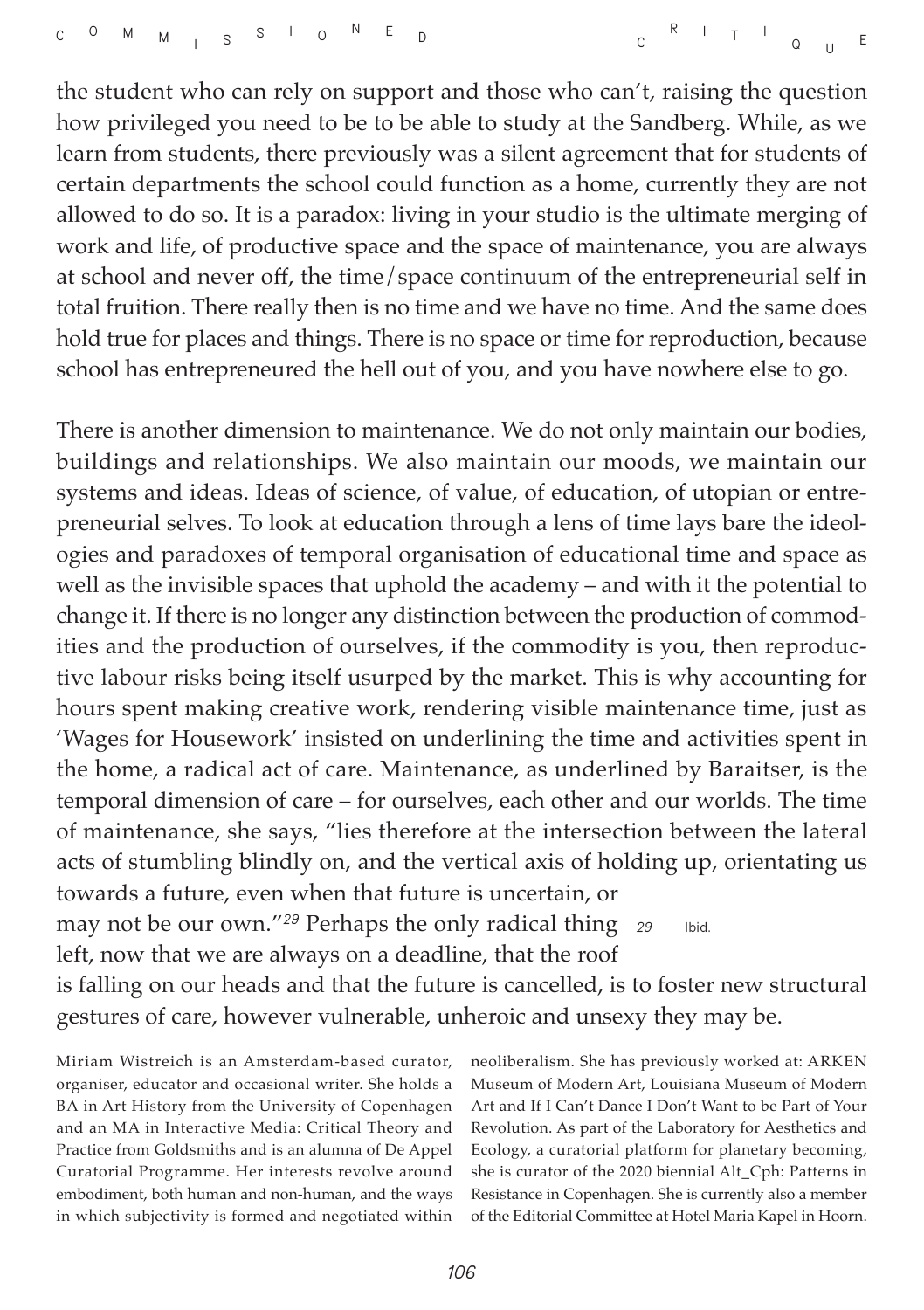|  |  |  |  |  |  |  |  |  | C <sup>O</sup> M <sub>M I</sub> S <sup>S</sup> I O <sup>N</sup> E <sub>D</sub> |  |  | C R I T I Q U E |  |  |  |  |  |  |  |
|--|--|--|--|--|--|--|--|--|--------------------------------------------------------------------------------|--|--|-----------------|--|--|--|--|--|--|--|
|--|--|--|--|--|--|--|--|--|--------------------------------------------------------------------------------|--|--|-----------------|--|--|--|--|--|--|--|